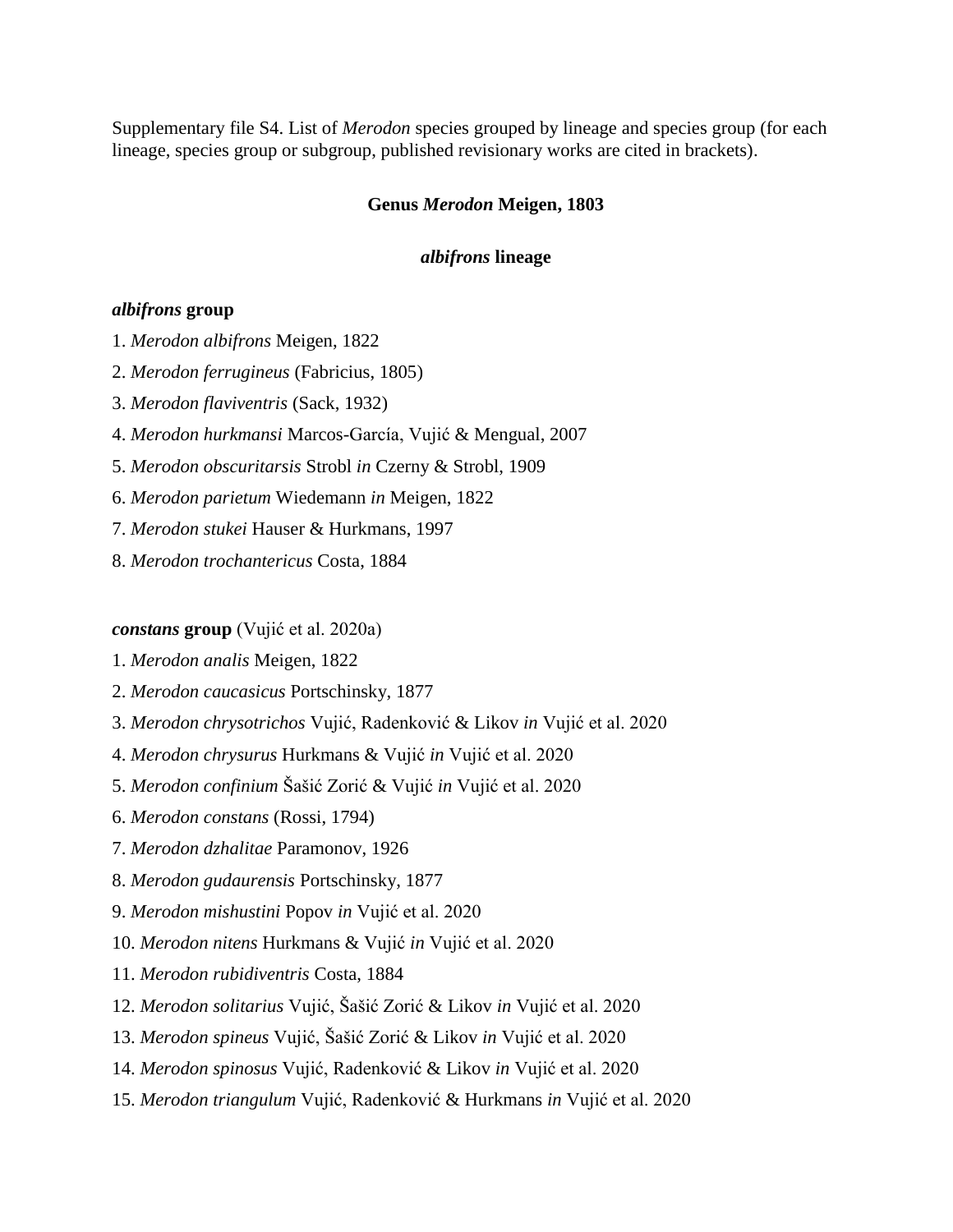### *equestris* **group** (Marcos-García et al. 2011)

- 1. *Merodon confusus* Marcos-García, Vujić, Ricarte & Ståhls, 2011
- 2. *Merodon equestris* (Fabricius, 1794)
- 3. *Merodon flavus* Sack, 1913

### *geniculatus* **group** (Vujić et al. 2018a)

- 1. *Merodon albifasciatus* Macquart, 1842
- 2. *Merodon antonioi* Marcos-García, Vujić & Mengual, 2007
- 3. *Merodon chalybeatus* Sack, 1913
- 4. *Merodon crypticus* Marcos-García, Vujić & Mengual, 2007
- 5. *Merodon eques* (Fabricius, 1805)
- 6. *Merodon escorialensis* Strobl *in* Czerny & Strobl, 1909
- 7. *Merodon geniculatus* Strobl *in* Czerny & Strobl, 1909
- 8. *Merodon longispinus* Marcos-García, Vujić & Mengual, 2007
- 9. *Merodon luteofasciatus* Vujić, Radenković & Ståhls *in* Vujić et al, 2018
- 10. *Merodon neofasciatus* Ståhls & Vujić *in* Vujić et al. 2018
- 11. *Merodon teruelensis* (Van der Goot, 1996)

(undescribed taxa)

- 12. *Merodon* aff. *albifasciatus*
- 13. *Merodon* aff. *geniculatus* 1
- 14. *Merodon* aff. *geniculatus* 2
- 15. *Merodon* aff. *geniculatus* 3

#### *ruficornis* **group** (Vujić et al. 2012)

- 1. *Merodon abruzzensis* (Van der Goot, 1964)
- 2. *Merodon alexandri* Popov, 2009
- 3. *Merodon armipes* Rondani, 1843
- 4. *Merodon auripes* Sack, 1913
- 5. *Merodon gallicus* Vujić & Radenković *in* Vujić et al. 2012
- 6. *Merodon hoplitis* Hurkmans *in* Vujić et al. 2012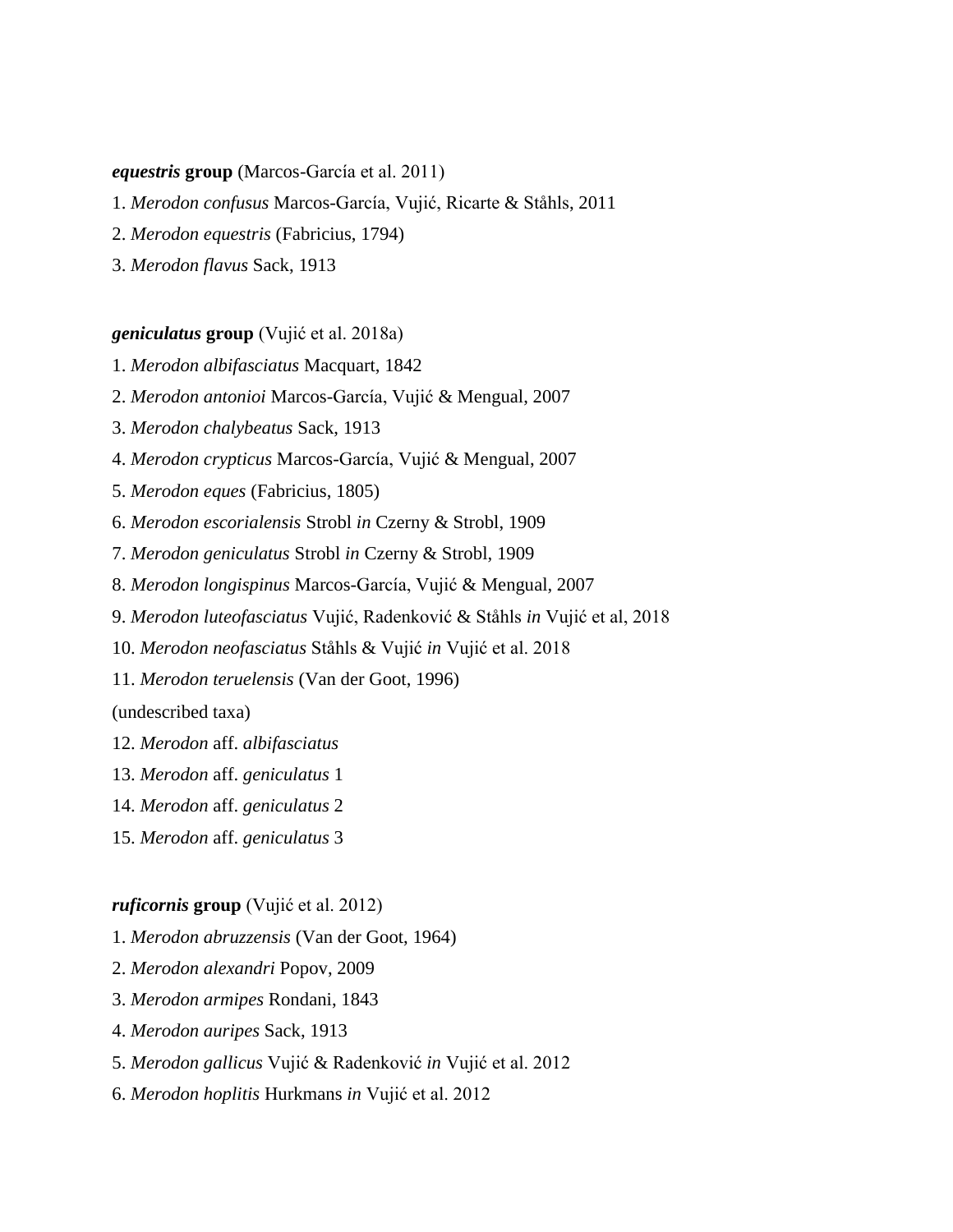- 7. *Merodon ilgazense* Vujić, Marcos-García, Sarıbıyık & Ricarte, 2011
- 8. *Merodon lamellatus* Vujić & Radenković *in* Vujić et al. 2012
- 9. *Merodon loewi* Van der Goot, 1964
- 10. *Merodon nigripodus* Vujić & Hayat *in* Vujić et al. 2012
- 11. *Merodon ovaloides* Vujić & Radenković *in* Vujić et al. 2012
- 12. *Merodon papillus* Vujić, Radenković & Pérez-Bañon *in* Vujić et al. 2007
- 13. *Merodon planiceps* Loew, 1862
- 14. *Merodon ponticus* Vujić & Radenković *in* Vujić et al. 2012
- 15. *Merodon portschinskyi* (Stackelberg, 1924)
- 16. *Merodon ruficornis* Meigen, 1822
- 17. *Merodon trebevicensis* Strobl, 1900
- 18. *Merodon turcicus* Vujić & Hayat *in* Vujić et al. 2012

#### *rufus* **group** (Radenković et al. 2020)

- 1. *Merodon kozufensis* Radenković & Vujić *in* Radenković et al. 2020
- 2. *Merodon olympius* Vujić & Radenković *in* Radenković et al. 2020
- 3. *Merodon orjensis* Radenković & Vujić *in* Radenković et al. 2020
- 4. *Merodon rufus* Meigen, 1838

### **Unplaced species**

- 1. *Merodon luteihumerus* Marcos-García, Vujić & Mengual, 2007
- 2. *Merodon mixtum* Vujić, Radenković & Likov *in* Vujić et al. 2019

# *aureus* **lineage**

*aureus* **group** (Šašić et al. 2016, 2018, 2019; Veselić et al. 2017; Radenković et al. 2018b; Vujić et al. 2020c)

## *aureus* **subgroup**

- 1. *Merodon albidus* Šašić, Ačanski & Vujić *in* Šašić Zorić et al. 2020
- 2. *Merodon aureus* Fabricius, 1805
- 3. *Merodon calidus* Šašić, Ačanski & Vujić *in* Šašić Zorić et al. 2020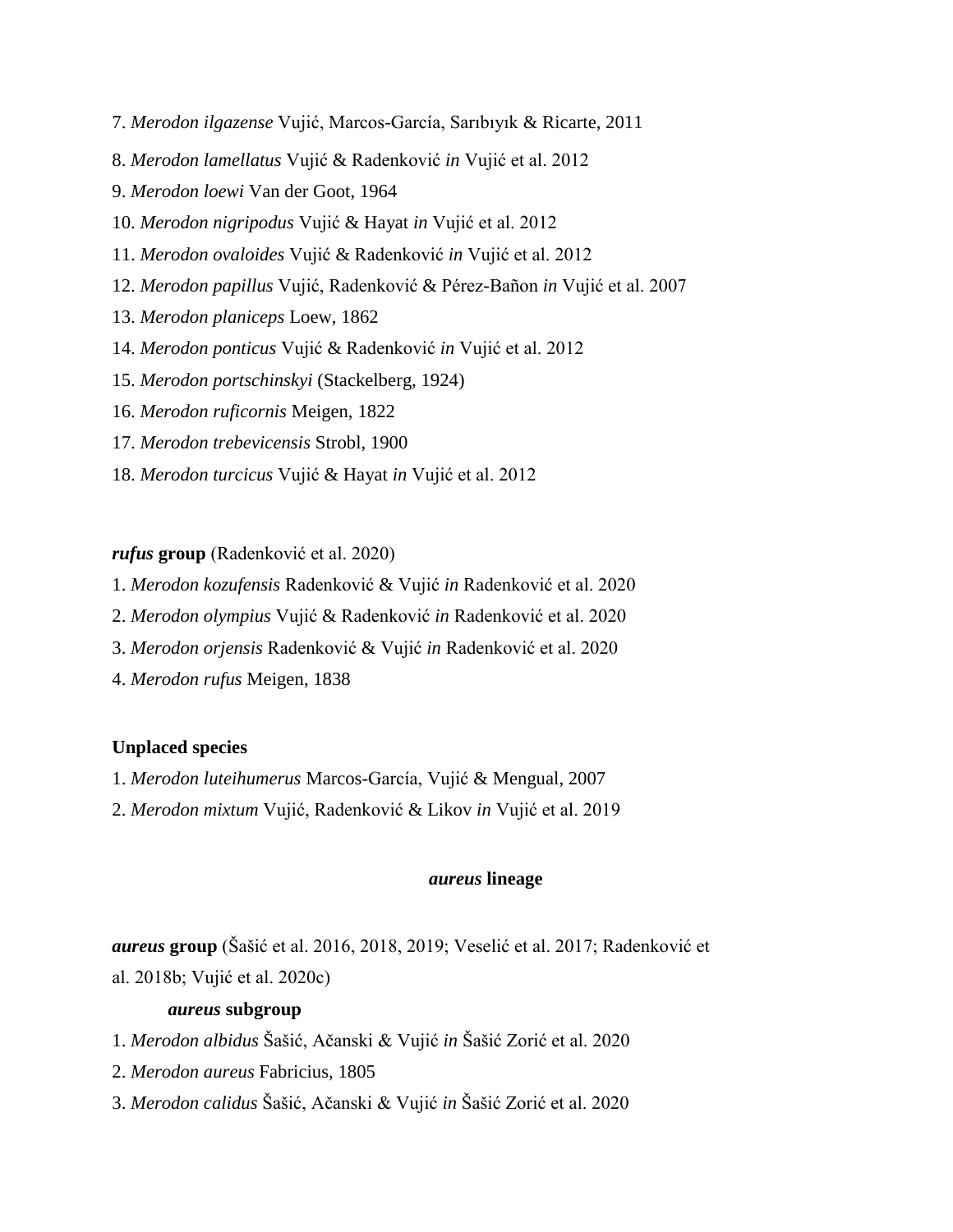- 4. *Merodon ortus* Šašić, Ačanski & Vujić *in* Šašić Zorić et al. 2020
- 5. *Merodon pumilus* Macquart, 1849
- 6. *Merodon unicolor* Strobl, 1909

#### *bessarabicus* **subgroup**

- 7. *Merodon adriaticus* Veselić, Vujić & Radenković, 2017
- 8. *Merodon andriotes* Vujić, Radenković & Šašić *in* Radenković et al. 2017
- 9. *Merodon ambiguus* Brădescu, 1986
- 10. *Merodon bessarabicus* Paramonov, 1924
- 11. *Merodon euri* Vujić & Radenković *in* Radenković et al. 2017
- 12. *Merodon erymanthius* Vujić, Ačanski & Šašić *in* Radenković et al. 2017
- 13. *Merodon flavicornis* Macquart, 1842
- 14. *Merodon hayati* Hurkmans, 1997
- 15. *Merodon kiritshenkoi* (Stackelberg, 1960)
- 16. *Merodon legionensis* Marcos-García, Vujić & Mengual, 2007
- 17. *Merodon luteomaculatus* Vujić, Ačanski & Šašić *in* Radenković et al. 2017
- 18. *Merodon naxius* Vujić & Šašić *in* Radenković et al. 2017
- 19. *Merodon nisi* Veselić, Vujić & Radenković, 2017
- 20. *Merodon peloponnesius* Vujić, Radenković, Ačanski & Šašić *in* Radenković et al. 2017
- 21. *Merodon quercetorum* Marcos-García, Vujić & Mengual, 2007
- 22. *Merodon rufipes* Sack, 1913
- 23. *Merodon sapphous* Vujić, Pérez-Bañon & Radenković *in* Vujić et al. 2007

(undescribed taxa)

- 24. *Merodon* aff. *ambiguus* 1
- 25. *Merodon* aff. *ambiguus* 2
- 26. *Merodon* aff. *ambiguus* 3
- 27. *Merodon* aff. *bessarabicus*
- 28. *Merodon* aff. *sapphous* 1
- 29. *Merodon* aff. *sapphous* 2
- 30. *Merodon* aff. *sapphous* 3
- 31. *Merodon* aff. *sapphous* 4

### *cinereus* **subgroup**

32. *Merodon aerarius* Rondani, 1857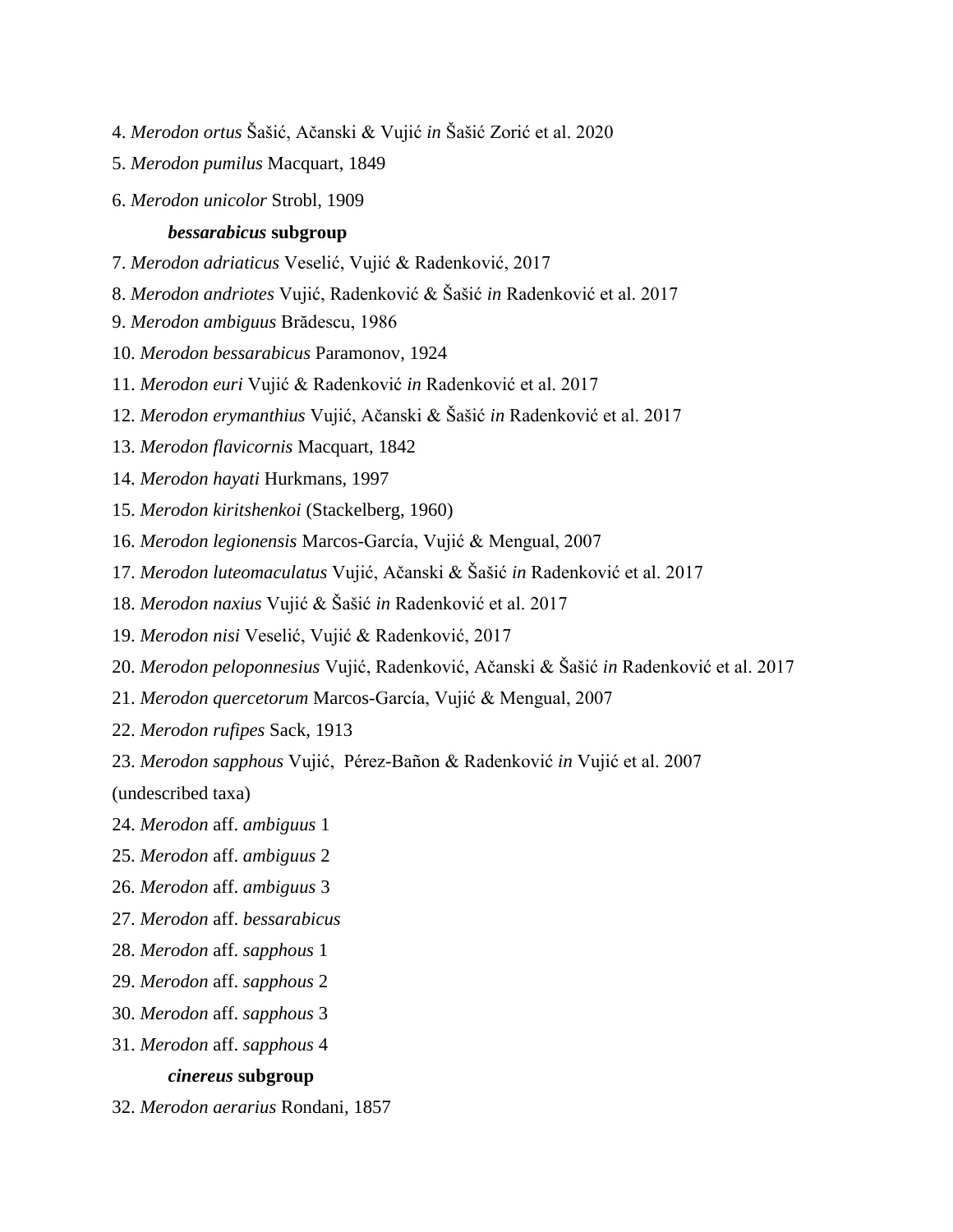- 33. *Merodon atratus* Oldenberg, 1919
- 34. *Merodon balkanicus* Šašić, Ačanski & Vujić *in* Šašić et al. 2016
- 35. *Merodon cinereus* (Fabricius, 1794)
- 36. *Merodon virgatus* Vujić & Radenković *in* Šašić et al. 2016

### *chalybeus* **subgroup**

- 37. *Merodon chalybeus* Wiedemann *in* Meigen, 1822
- 38. *Merodon minutus* Strobl, 1893
- 39. *Merodon robustus* Veselić, Vujić & Radenković, 2017

## *caerulescens* **subgroup**

- 40. *Merodon atricapillatus* Šašić, Ačanski & Vujić *in* Šašić Zorić et al. 2018
- 41. *Merodon caerulescens* Loew, 1869

# *dobrogensis* **subgroup**

- 42. *Merodon dobrogensis* Bradescu,1982
- 43. *Merodon puniceus* Vujić, Radenković & Pérez-Bañón *in* Radenković et al. 2011
- 44. *Merodon rojoi* Radenković & Vujić *in* Šašić Zorić et al. 2019

### **Unplaced species**

45. *Merodon unguicornis* Strobl *in* Czerny & Strobl, 1909

### *bombiformis* **group**

- 1. *Merodon bombifornis* Hull, 1944
- 2. *Merodon multifasciatus* Curran, 1939
- 3. *Merodon nasicus* Bezzi, 1915

(undescribed species)

- 4. *Merodon* aff. *multifasciatus* 1
- 5. *Merodon* aff. *multifasciatus* 2
- 6. *Merodon* aff. *nasicus*

### *funestus* **group**

1. *Merodon funestus* (Fabricius, 1794) (undescribed species) 2. *Merodon* aff. *funestus*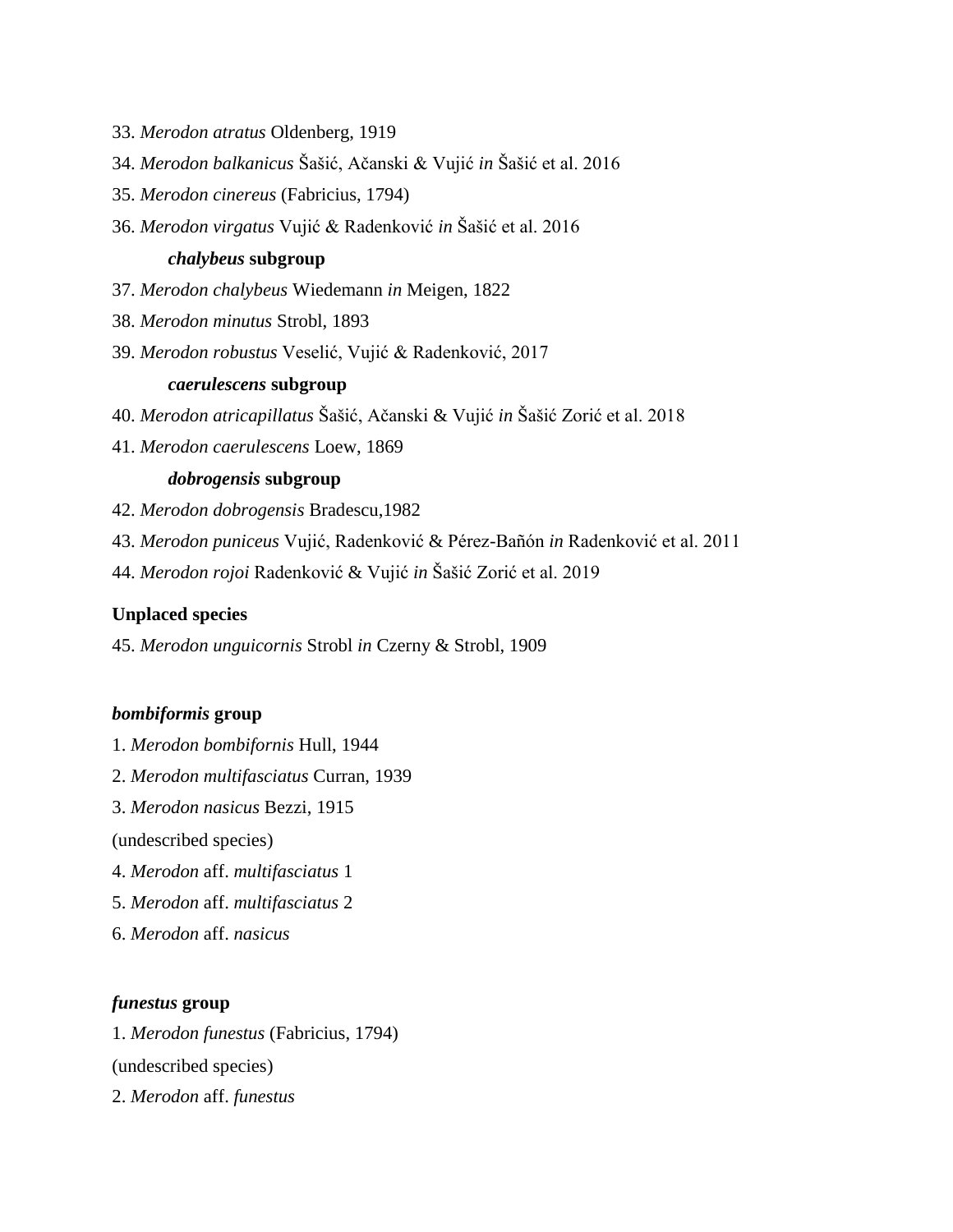- *nanus* **group** (Vujić et al. 2015; Kočiš Tubić et al. 2018) 1. *Merodon kopensis* Vujić & Hayat *in* Vujić et al. 2015 2. *Merodon nanus* (Sack, 1931) 3. *Merodon neonanus* Vujić & Taylor *in* Vujić et al. 2015 4. *Merodon rasicus* Vujić & Radenković *in* Vujić et al. 2015 5. *Merodon telmateia* Hurkmans, 1987
- 6. *Merodon vladimiri* Vujić & Kočiš Tubić *in* Kočiš Tubić et al. 2018

## *spinitarsis* **group**

1. *Merodon spinitarsis* Paramonov, 1929 (undescribed species) 2. *Merodon* aff. *spinitarsis*

### *avidus-nigritarsis* **lineage**

### *aberrans* **group**

1. *Merodon aberrans* Egger, 1860

2. *Merodon brevis* Paramonov, 1925

3. *Merodon flavitibius* Paramonov, 1926

4. *Merodon hamifer* Sack, 1913

(undescribed species)

- 5. *Merodon* aff. *aberrans* 1
- 6. *Merodon* aff. *aberrans* 2
- 7. *Merodon* aff. *aberrans* 3
- 8. *Merodon* aff. *aberrans* 4

#### *aurifer* **group**

1. *Merodon aurifer* Loew, 1862

(undescribed species)

2. *Merodon* aff. *aurifer*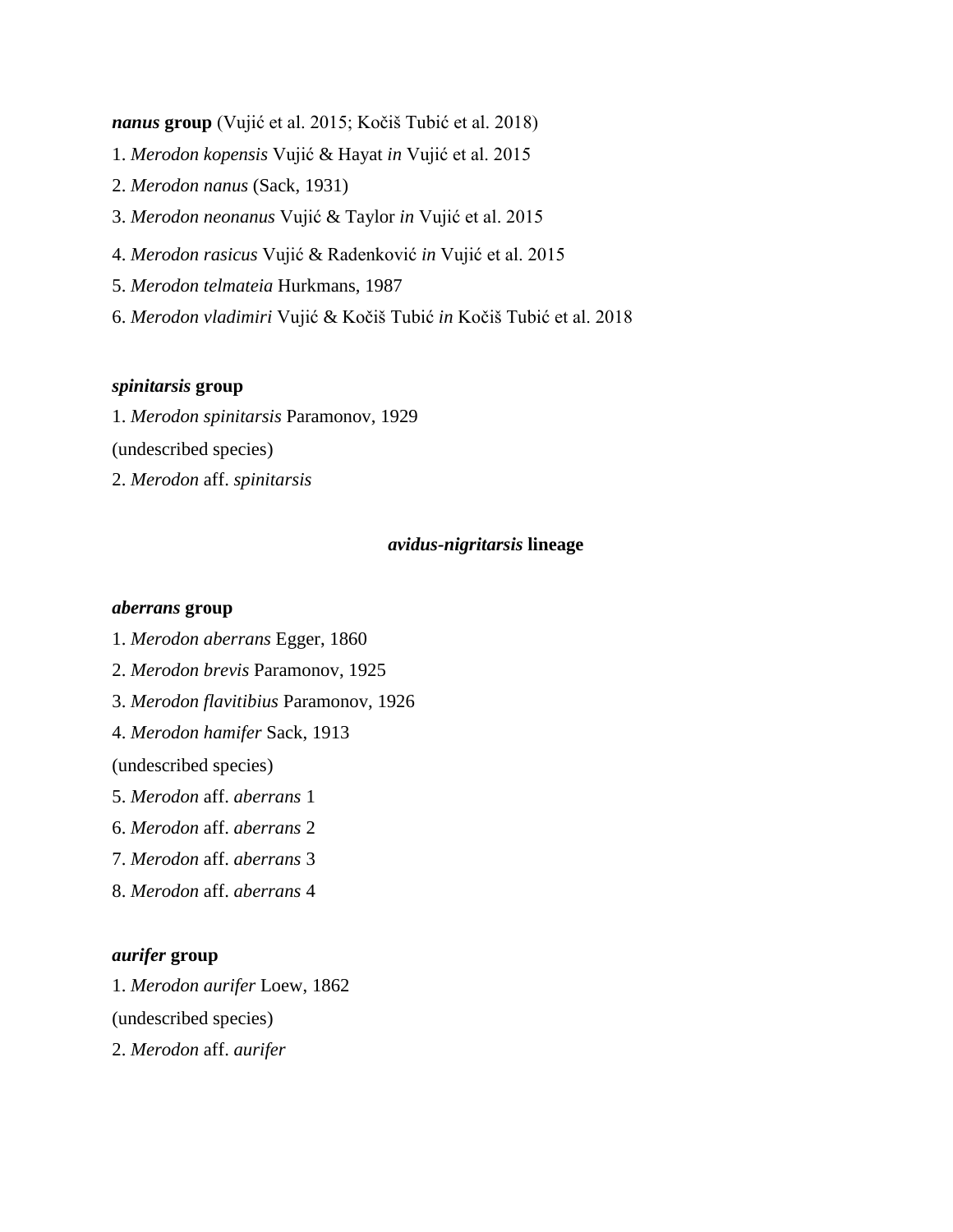- *avidus* **group** (Popović et al. 2015; Ačanski et al. 2016b; Likov et al. 2020) 1. *Merodon avidus* (Rossi, 1790) 2. *Merodon femoratus* Sack, 1913 3. *Merodon ibericus* Vujić *in* Popović et al. 2015 4. *Merodon megavidus* Vujić & Radenković *in* Ačanski et al. 2016 5. *Merodon moenium* Wiedeman *in* Meigen, 1822
- 6. *Merodon rutitarsis* Likov, Vujić & Radenković *in* Likov et al. 2020

## *clavipes* **group**

- 1. *Merodon clavipes* (Fabricius, 1781)
- 2. *Merodon quadrinotatus* (Sack, 1931)
- 3. *Merodon vandergooti* Hurkmans, 1993
- 4. *Merodon velox* Loew, 1869

### *fulcratus* **group**

- 1. *Merodon dichopticus* Stackelberg, 1968
- 2. *Merodon fulcratus* (Becker, 1913)

### *italicus* **group**

- 1. *Merodon italicus* Rondani, 1845
- 2. *Merodon erivanicus* Paramonov, 1925

*nigritarsis* **group** (Vujić et al. 2013; Likov et al. 2020)

### *alagoezicus* **subgroup**

- 1. *Merodon alagoezicus* Paramonov, 1925
- 2. *Merodon hakkariensis* Vujić & Radenković *in* Vujić et al. 2013
- 3. *Merodon lucasi* Hurkmans, 1993
- 4. *Merodon nitidifrons* Hurkmans, 1993
- 5. *Merodon satgadensis* Hurkmans, 1993
- 6. *Merodon schachti* Hurkmans, 1993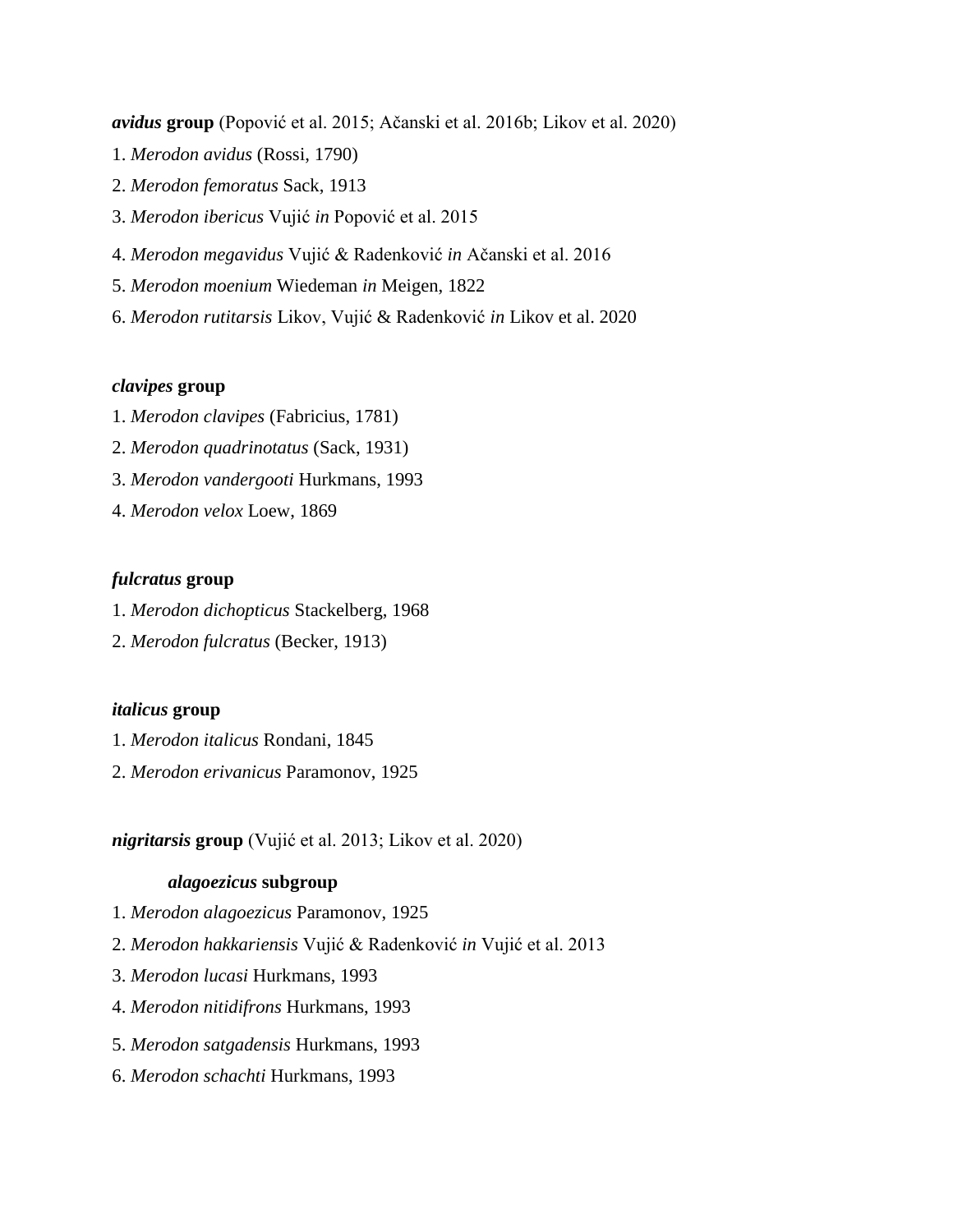### *nigritarsis* **subgroup**

- 7. *Merodon angustus* Vujić & Radenković *in* Vujić et al. 2013
- 8. *Merodon cohurnus* Vujić, Likov & Radenković *in* Likov et al. 2020
- 9. *Merodon femoratoides* Paramonov, 1925
- 10. *Merodon latifemoris* Radenković & Vujić *in* Radenković et al. 2011
- 11. *Merodon longisetus* Vujić, Radenković & Likov *in* Likov et al. 2020
- 12. *Merodon nigritarsis* Rondani, 1845
- 13. *Merodon obstipus* Vujić, Radenković & Likov *in* Likov et al. 2020
- 14. *Merodon quadraticus* Vujić & Radenković *in* Vujić et al. 2013
- 15. *Merodon taniniensis* Hurkmans, 1993
- 16. *Merodon testaceus* Sack,1913
- 17. *Merodon toscanus* Hurkmans, 1993

### *pruni* **group**

- 1. *Merodon cupreus* Hurkmans, 1993
- 2. *Merodon pallidus* Macquart, 1842
- 3. *Merodon pruni* (Rossi, 1790)
- (undescribed species)
- 4. *Merodon* aff. *pruni*

#### *serrulatus* **group** (Vujić et al. 2020b)

- 1. *Merodon bequaerti* Hurkmans, 1993
- 2. *Merodon defectus* Vujić, Likov & Radenković *in* Vujić et al. 2020
- 3. *Merodon disjunctus* Vujić, Likov & Radenković *in* Vujić et al. 2020
- 4. *Merodon hirsutus* Sack, 1913
- 5. *Merodon kawamurai* Matsumura, 1916
- 6. *Merodon medium* Vujić, Likov & Radenković *in* Vujić et al. 2020
- 7. *Merodon nigrocapillatus* Vujić, Likov & Radenković *in* Vujić et al. 2020
- 8. *Merodon nigropunctum* Vujić, Likov & Radenković *in* Vujić et al. 2020
- 9. *Merodon opacus* Vujić, Likov & Radenković *in* Vujić et al. 2020
- 10. *Merodon sacki* (Paramonov, 1936)
- 11. *Merodon serrulatus* Wiedemann *in* Meigen, 1822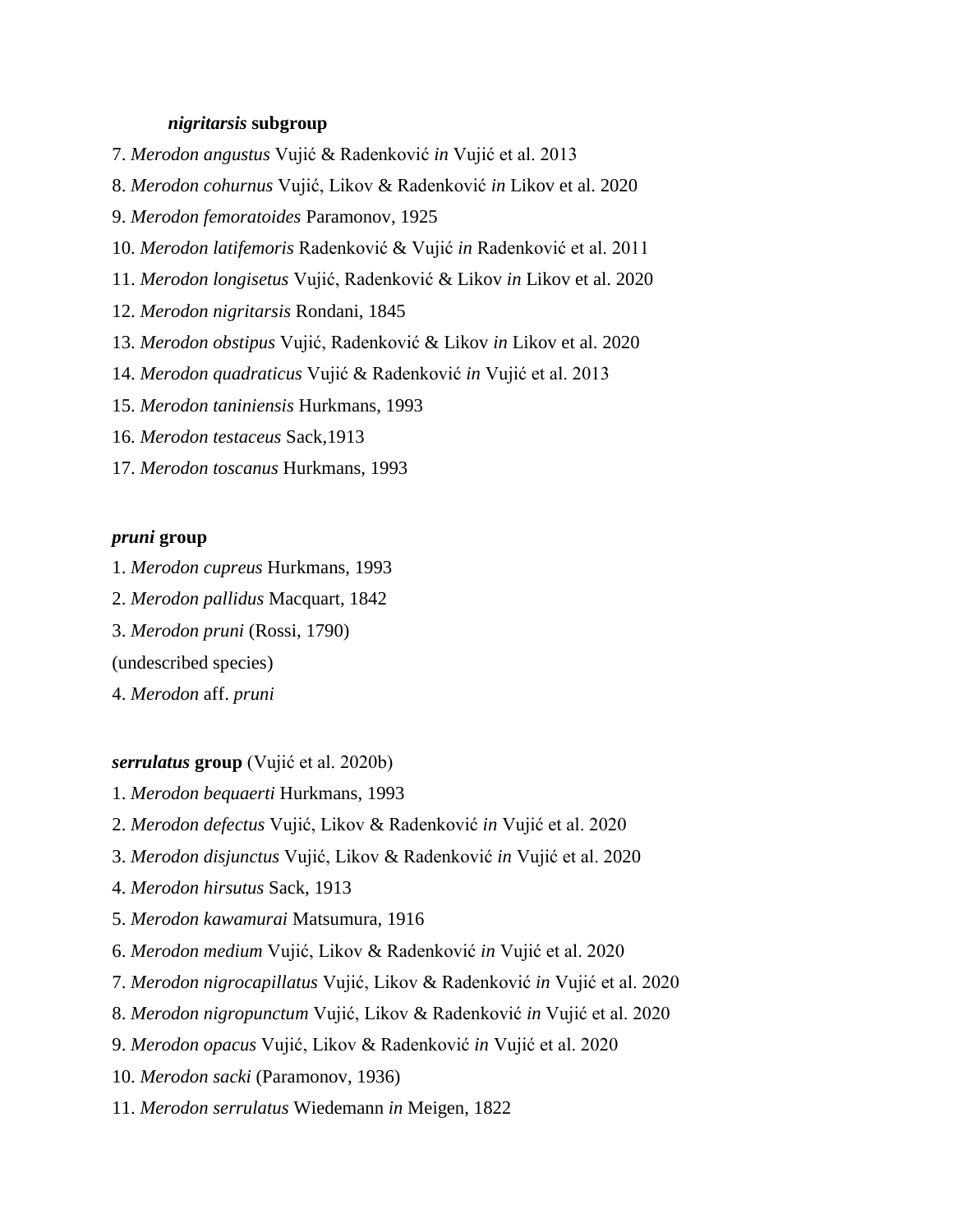- 12. *Merodon sophron* Hurkmans, 1993
- 13. *Merodon trianguloculus* Vujić, Likov & Radenković *in* Vujić et al. 2020

### *tarsatus* **group**

- 1. *Merodon hypochrysos* Hurkmans, 1993
- 2. *Merodon marginicornis* Hurkmans, 1993
- 3. *Merodon oidipous* Hurkmans, 1993
- 4. *Merodon rufitarsis* Sack, 1913
- 5. *Merodon smirnovi* Paramonov, 1927
- 6. *Merodon tarsatus* Sack, 1913
- 7. *Merodon turkmestanicus* Paramonov, 1926

(undescribed species)

- 8. *Merodon* aff. *tarsatus* 1
- 9. *Merodon* aff. *tarsatus* 2
- 10. *Merodon* aff. *tarsatus* 3
- 11. *Merodon* aff. *tarsatus* 4
- 12. *Merodon* aff. *tarsatus* 5
- 13. *Merodon* aff. *tarsatus* 6

### **Unplaced species**

- 1. *Merodon auronitens* Hurkmans, 1993
- 2. *Merodon caudatus* Sack, 1913
- 3. *Merodon clunipes* Sack, 1913
- 4. *Merodon crassifemoris* Paramonov, 1925
- 5. *Merodon eumerusi* Vujić, Radenković & Likov *in* Vujić et al. 2019
- 6. *Merodon hirtus* (Sack, 1932)
- 7. *Merodon murinus* Sack, 1913
- 8. *Merodon ottomanus* Hurkmans, 1993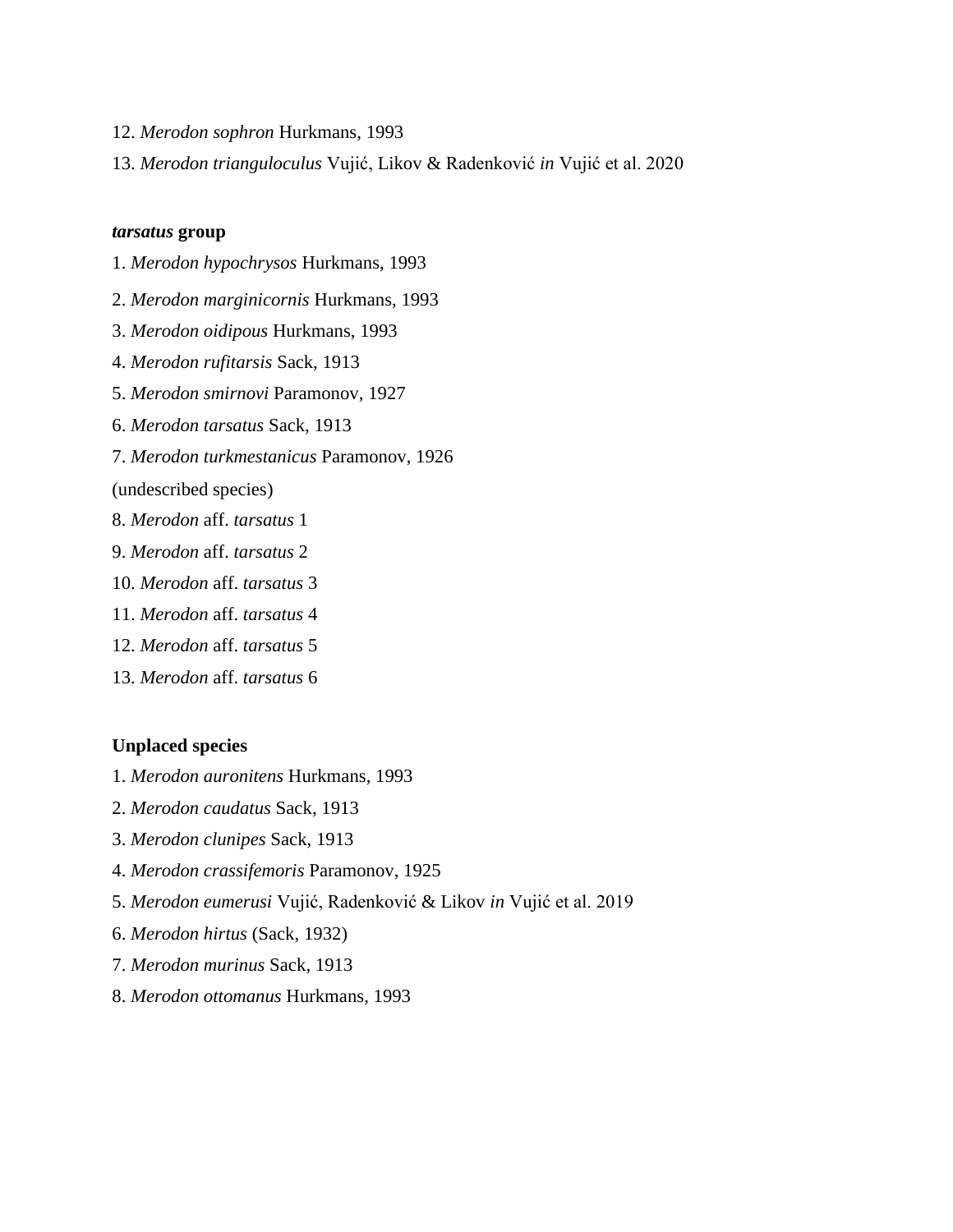## *desuturinus* **lineage**

#### *melanocerus* **group (Afrotropical Region)** (Radenković et al. 2018a; Djan et al. 2020)

#### *melanocerus* **subgroup**

- 1. *Merodon capensis* Hurkmans 2018 *in* Radenković et al. 2018
- 2. *Merodon commutabilis* Radenković & Vujić *in* Radenković et al. 2018
- 3. *Merodon drakonis* Vujić & Radenković *in* Radenković et al. 2018
- 4. *Merodon flavocerus* Hurkmans 2018 *in* Radenković et al. 2018
- 5. *Merodon melanocerus* Bezzi, 1915

### *planifacies* **subgroup**

- 6. *Merodon capi* Vujić & Radenković *in* Djan et al. 2020
- 7. *Merodon planifacies* Bezzi, 1915
- 8. *Merodon roni* Radenković & Vujić *in* Djan et al. 2020
- 9. *Merodon stevensoni* Curran, 1939

(undescribed species)

- 10. *Merodon* aff. *capi* 1
- 11. *Merodon* aff. *capi* 2
- 12. *Merodon* aff. *capi* 3
- 13. *Merodon* aff. *planifacies* 1
- 14. *Merodon* aff. *planifacies* 2
- 15. *Merodon* aff. *planifacies* 3
- 16. *Merodon* aff. *planifacies* 4
- 17. *Merodon* aff. *planifacies* 5
- 18. *Merodon* aff. *planifacies* 6
- 19. *Merodon* aff. *planifacies* 7

#### **Unplaced species**

4. *Merodon cuthbertsoni* Curran, 1939

#### *murorum* **group (Palaearctic Region)** (Vujić et al. 2018b)

- 1. *Merodon cabanerensis* Marcos-García, Vujić & Mengual, 2007
- 2. *Merodon desuturinus* Vujić, Šimić & Radenković, 1995